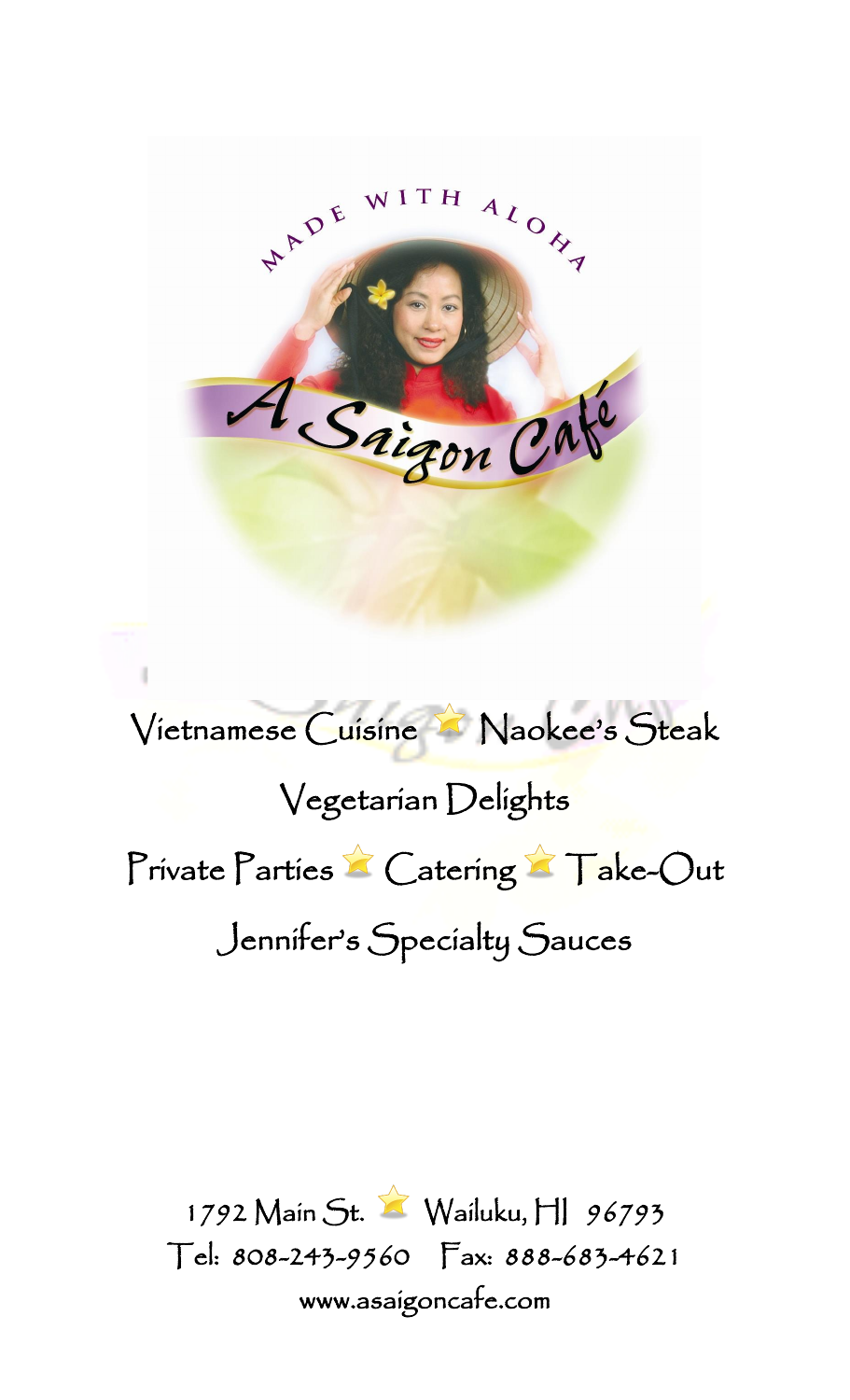#### **First time here and not sure what to eat?**

**With so many delicious dishes it's hard to narrow it down, but we've marked the most popular dishes among first timers with a star .**

Any item with a blue checkmark  $\heartsuit$  next to it is a Blue Zones **Inspired dish that will leave you energized and feeling good!**

### **SEAFOOD DISHES\***

All served with jasmine rice

| $\mathbb X$ Clams with your choice of Black Bean Sauce or Butter, Salt & Pepper<br>\$29.95<br>Our popular black bean sauce is made with or without ground pork, bell peppers, Maui onions,<br>and jalapeno, and black beans. (Mild, Medium or **Hot)                                      |
|-------------------------------------------------------------------------------------------------------------------------------------------------------------------------------------------------------------------------------------------------------------------------------------------|
| Sizzling Scallop and Snow Peas<br>\$29.95<br>Scallop and snow peas served on a sizzling platter with shiitake mushrooms, carrots and Maui onions.                                                                                                                                         |
| 水 Salmon Special (Award winner at the Ho' <mark>olaule</mark> 'a)<br>\$20.95<br>Salmon served with spicy ginger sauce and mixed green salad.                                                                                                                                              |
| Fresh Saland Fish Whole Opakapaka or Mahi-mahi (when available)<br>Steamed $Fish - Ca Hap$<br>\$36.95/b.<br>Garnished with fresh shredded ginger, onion, garlic and green onion, surrounded with steamed broccoli,<br>carrots and mushrooms.                                              |
| Crisped Whole Fish - Ca Chien (atop fresh vegetables and sweet & sour sauce) manument \$36.95/b.<br>With Black Bean Sauce-Tau Xi (It's a great addition to the Crisped Whole Fish)  Extra \$6.95<br>Our popular black bean sauce is made with ground pork, bell peppers, and black beans. |
| Fresh or Baked Oysters on Half Shell, Dungeness Crabs, or Lobster (when available) <b>Accumination</b> Market Price<br>Please call 2 business days ahead.                                                                                                                                 |

## **SEASONAL VEGETABLES**

| Island eggplant with yellow curry, coconut milk, lemongrass and basil. (Mild, Medium or **Hot)       |  |
|------------------------------------------------------------------------------------------------------|--|
|                                                                                                      |  |
| Bitter melon sautéed with black bean sauce, chilies, garlic and Maui onions. (Mild, Medium or **Hot) |  |
|                                                                                                      |  |
| Choy Sum sautéed and topped with Chef Long's special sauce.                                          |  |
|                                                                                                      |  |

Long string beans with fresh button mushroom in a light garlic sauce.

#### **Blue Zones Approved Restaurant**



**\* Consuming raw or undercooked meats, poultry, seafood, shellfish, or eggs may increase your risk of food borne illness, especially if you have certain medical conditions.**

**While we will do our best to accommodate for dietary restrictions, please note that there may be trace amounts of gluten or peanuts in our food.**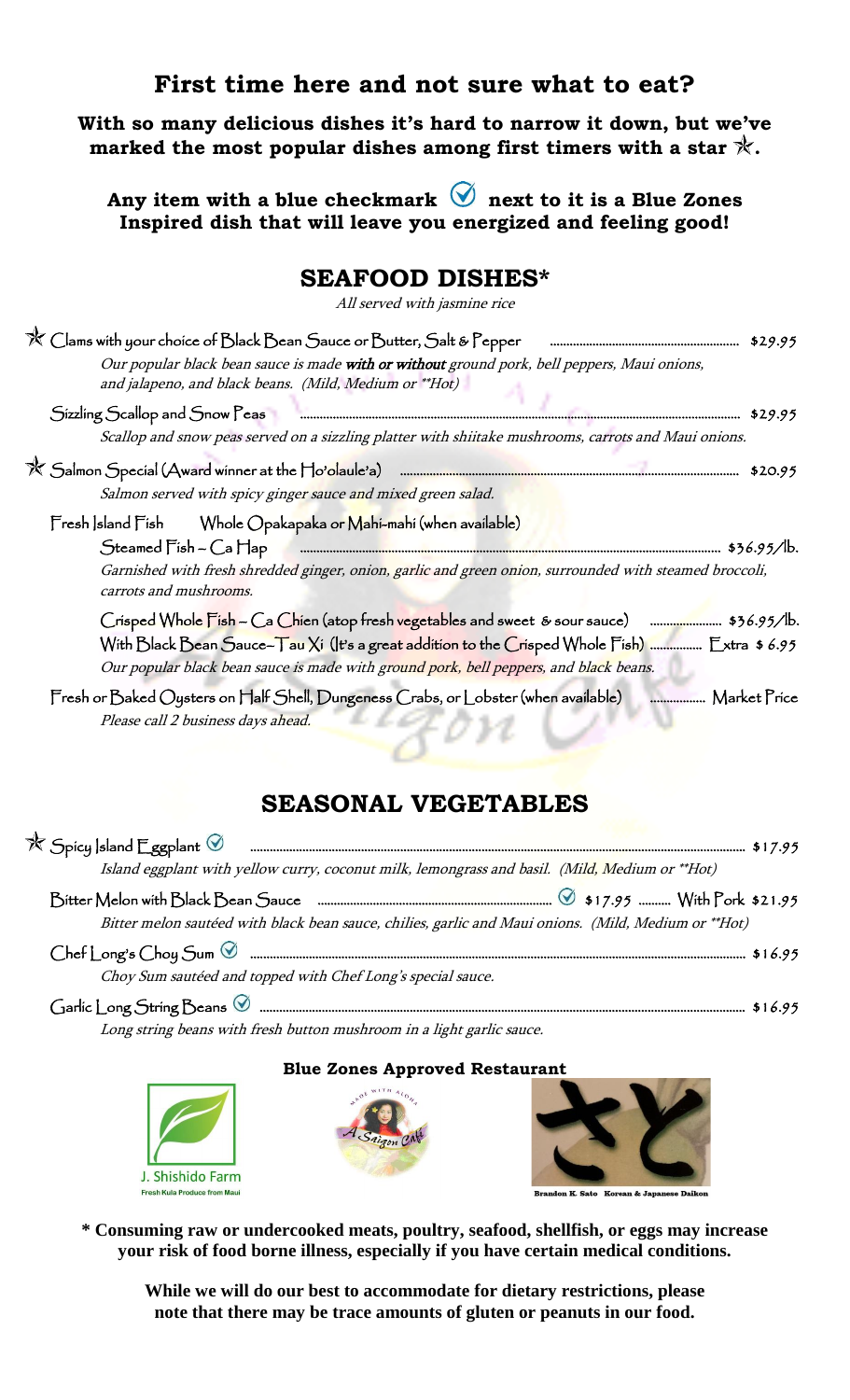## **APPETIZERS – KHAI VI**

|  | 0. Crispy Shrimp Wonton (5 pieces)                                                                                                                                                                                                        |         |
|--|-------------------------------------------------------------------------------------------------------------------------------------------------------------------------------------------------------------------------------------------|---------|
|  | Whole shrimp wrapped in Wonton served with sweet chili sauce.                                                                                                                                                                             |         |
|  |                                                                                                                                                                                                                                           |         |
|  | Minute boiled shrimps, fresh mint, bean sprouts, lettuce and rice noodles and rolled in rice paper.<br>These light, aromatic rolls, served with a special peanut sauce are highly recommended.                                            |         |
|  | 2. Garden Delight Rolls (2 Rolls) - Bi Cuon                                                                                                                                                                                               |         |
|  | Shredded roast pork, toasted rice mixed with garlic fresh romaine lettuce, mint leaves and bean sprouts.<br>Served with sweet & sour garlic sauce.                                                                                        |         |
|  |                                                                                                                                                                                                                                           |         |
|  | Lean ground pork, mushroom, long rice, carrot and onion, wrapped in rice paper and deep fried until<br>golden & crispy. Just simply wrap in romaine lettuce, mint leaves, vermicelli noodles and dip in our<br>sweet & sour garlic sauce. |         |
|  | 4. Fried Chicken Wings - Canh Ga Chien Bo                                                                                                                                                                                                 |         |
|  | Chicken wings seasoned with garlic, bay leaves and butter.                                                                                                                                                                                |         |
|  | 5. Shrimp $Pops - Chao Tom$                                                                                                                                                                                                               | \$18.95 |
|  | Marinated ground shrimp, steamed and grilled on a sugar cane stick. Served with noodles, sautéed<br>green onions, lettuce, mint leaves, toasted peanuts, and sweet & sour garlic sauce.                                                   |         |
|  | $\mathbb X$ 6. Crispy Calamari – Muc Chien Gion                                                                                                                                                                                           |         |
|  | Calamari lightly battered and deep fried until golden crispy. Served with tamarind sauce.                                                                                                                                                 |         |
|  | SALADS - GOI - ON THE LIGHTER SIDE                                                                                                                                                                                                        |         |
|  | Tossed in our Vietnamese sweet & sour tamarind garlic dressing, freshly<br>picked herbs and topped with toasted peanuts. (Mild, Medium or **Hot)                                                                                          |         |
|  | 7. Rare Lemon Beef - Bo Tai Chanh*                                                                                                                                                                                                        |         |
|  | Tender slices of beef soaked in lemon juice till medium rare. Served with heart of romaine lettuce,<br>cucumber and shrimp chips. It makes a wonderful pupu dish.                                                                         |         |
|  |                                                                                                                                                                                                                                           |         |
|  | Slices of shrimp cooked in lemon juice, shallot, ginger and onions. Served with romaine lettuce<br>and shrimp chips.                                                                                                                      |         |
|  |                                                                                                                                                                                                                                           |         |
|  | Freshly shredded green papaya, shrimp and basil in a spice sauce.                                                                                                                                                                         |         |
|  |                                                                                                                                                                                                                                           |         |
|  | Steamed shrimps or boneless chicken breast, fresh shredded cabbage, sautéed shallot, basil and<br>Maui onions. It is a must for those who are health conscious.                                                                           |         |

## **CLAY POT**

## 11. Rice in Clay Pot – Com Tay Cam ………..........…………………………………..…… \$15.95 ………. Shrimp only \$17.95

Slices breast of chicken with shrimps, shiitake mushrooms, string beans, carrots, peas and mushrooms sautéed in a flavorful blend of spices poured over steamed rice and simmered in hot clay pot. (Mild, Medium or \*\*Hot)

## **MAUI'S FAMOUS NAOKEE'S STEAKS\***

Served with rice and sautéed vegetables

| $\mathcal{K}$ 12. 1 lb. New York Steak    |                                                                           |  |
|-------------------------------------------|---------------------------------------------------------------------------|--|
|                                           | A tender flavorful New York Steak seasoned and charbroiled to perfection. |  |
| 13. Steak with Shrimp                     |                                                                           |  |
| 14. $\mathsf{Steak}$ with $\mathsf{Fish}$ |                                                                           |  |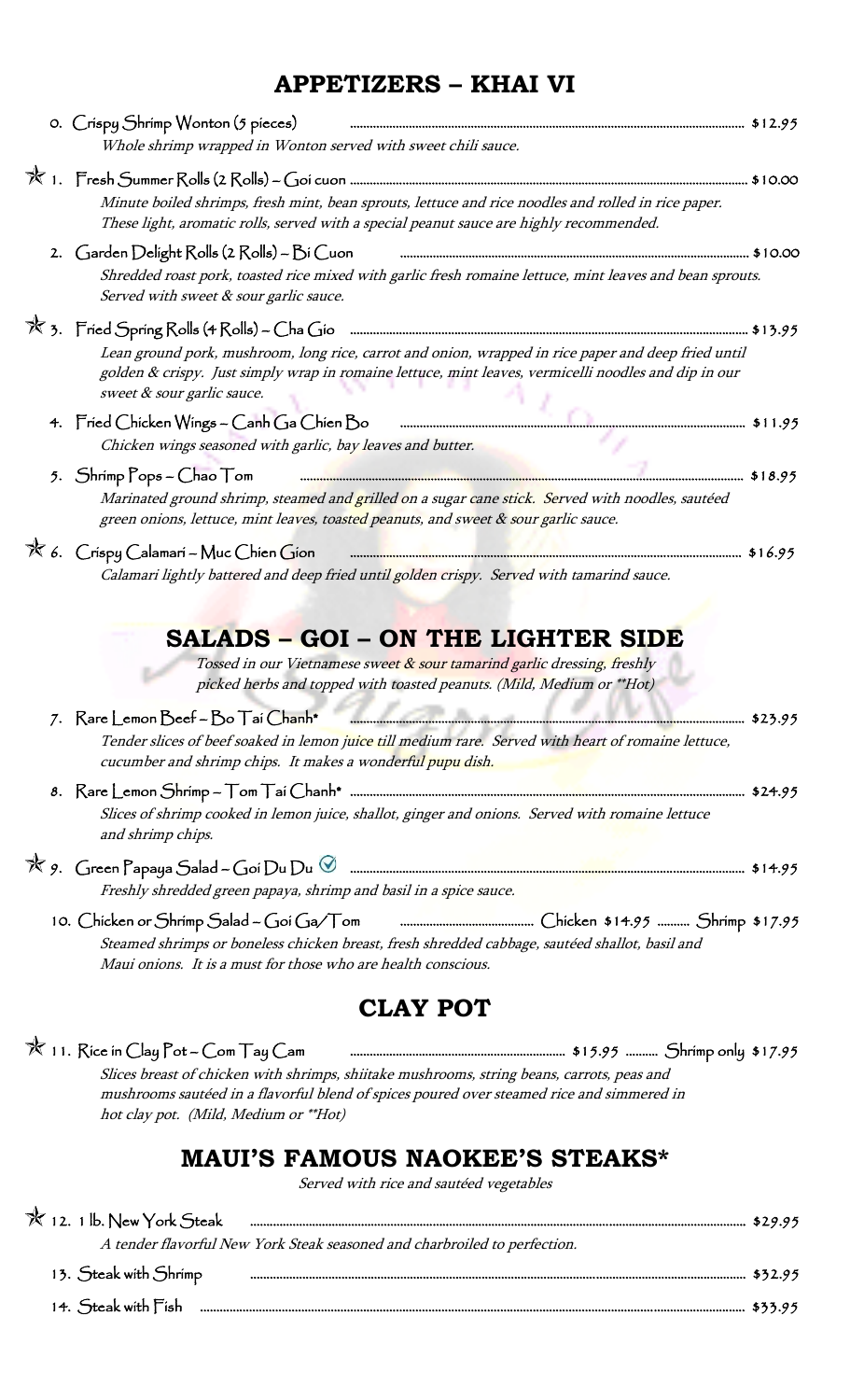### **FRIED RICE**

15. Steamed white jasmine rice tossed with carrots, peas, Maui onions, green onions, eggs, and your choice of: Tofu \$15.95 ……….…………….. Chicken, Pork, or Beef \$17.95 …..…..…………….. Shrimp \$18.95

### **SAIGON SPECIALTIES – BANH HOI**

Create your own "Vietnamese Burritos". Our house specialty generously garnished with freshly picked island basil, mint leaves, cucumber, romaine lettuce, bean sprouts, vermicelli cake noodles, pickled carrot and daikon. Just simply wrap in rice paper and dip in our sweet & sour garlic sauce.

|                                                  | $\mathbb{R}$ xtra Vegetables or Noodles \$ 5.00 |
|--------------------------------------------------|-------------------------------------------------|
| 16. Grilled Pork Meat Balls - Banh Hoi Nem Nuong |                                                 |
| 17. Grilled Beef Sirloin Rolls – Banh Hoi Bo Lui |                                                 |
|                                                  |                                                 |
|                                                  |                                                 |
| 20. Fried Spring Rolls – Banh Hoi Cha Gio        |                                                 |
| 21. A Saigon Combination – Banh Hoi Ba Mau       | 531.95                                          |

## **FAMOUS VIETNAMESE BEEF NOODLES SOUP – PHO**

Maui Cattle Co. beef bones, brisket, flank steak simmered overnight with oriental herbs and spices. The result is a rich, clear, tasty aromatic beef broth. Served over flat rice noodles and a delightful combination of fresh basil, bean sprouts, chili pepper and lime.

|         | Meatball \$8.00  Side Order of Rare Meat* \$9.00  Side Order of Tendon or Tripe  \$10.00 |
|---------|------------------------------------------------------------------------------------------|
| \$14.95 | X 22. Rare Steak - Pho Tai*                                                              |
| \$14.95 | 23. Meat Balls - Pho Bo Vien                                                             |
| \$15.95 | 24. Rare Steak, Meat Balls - Pho Tai Bo Vien*                                            |
|         | 25. Special Combination (Rare Steak, Meatball, Tendon, Tripe) - Pho Dac Biet*            |
|         | X 26. Rare Steak, Tendon, Tripe - Pho Tai, Gan, Sach*                                    |

## **NOODLE SOUP – MI HAY HU TIU**

Saimin or Chow Fun Soup

A tasty clear flavored chicken broth simmered with fresh Vietnamese herbs and spices, served over noodles. Garnished with chives, green onion and sautéed shallots, with your choice of cooked tender slices of chicken breast, shrimp and calamari. Served with fresh bean sprouts, chili pepper, and lime.

| 27. Noodle Soup Special – Mi hay Hu Tiu Dac Biet                        |  |
|-------------------------------------------------------------------------|--|
| 28. Won Ton Noodle Soup – Hu Tíu Won Ton                                |  |
| 29. Dried Rice Noodle Soup – Mi or Hu Tiu Kho (Soup served on the side) |  |

# **SPECIALTY SOUP AND STEW**

| 30. Chicken Curry Stew                                                                                                                                                                                            |  |
|-------------------------------------------------------------------------------------------------------------------------------------------------------------------------------------------------------------------|--|
| Thigh of chicken cut into bite size pieces and simmered with carrot, potatoes, special herbs and curry<br>spices in coconut milk. Served with Vermicelli noodles or steamed Jasmine rice. (Mild, Medium or **Hot) |  |
|                                                                                                                                                                                                                   |  |
| Oxtail simmered in beef broth with lemongrass, special herbs and spices. Served with Vermicelli<br>Noodles. (Mild, Medium or **Hot)                                                                               |  |
| 32. Duck Noodle Soup                                                                                                                                                                                              |  |
| An anise infused broth compliments the roasted duck leg served atop egg noodles, choy sum (baby bok                                                                                                               |  |

choy when available) and shitake mushrooms.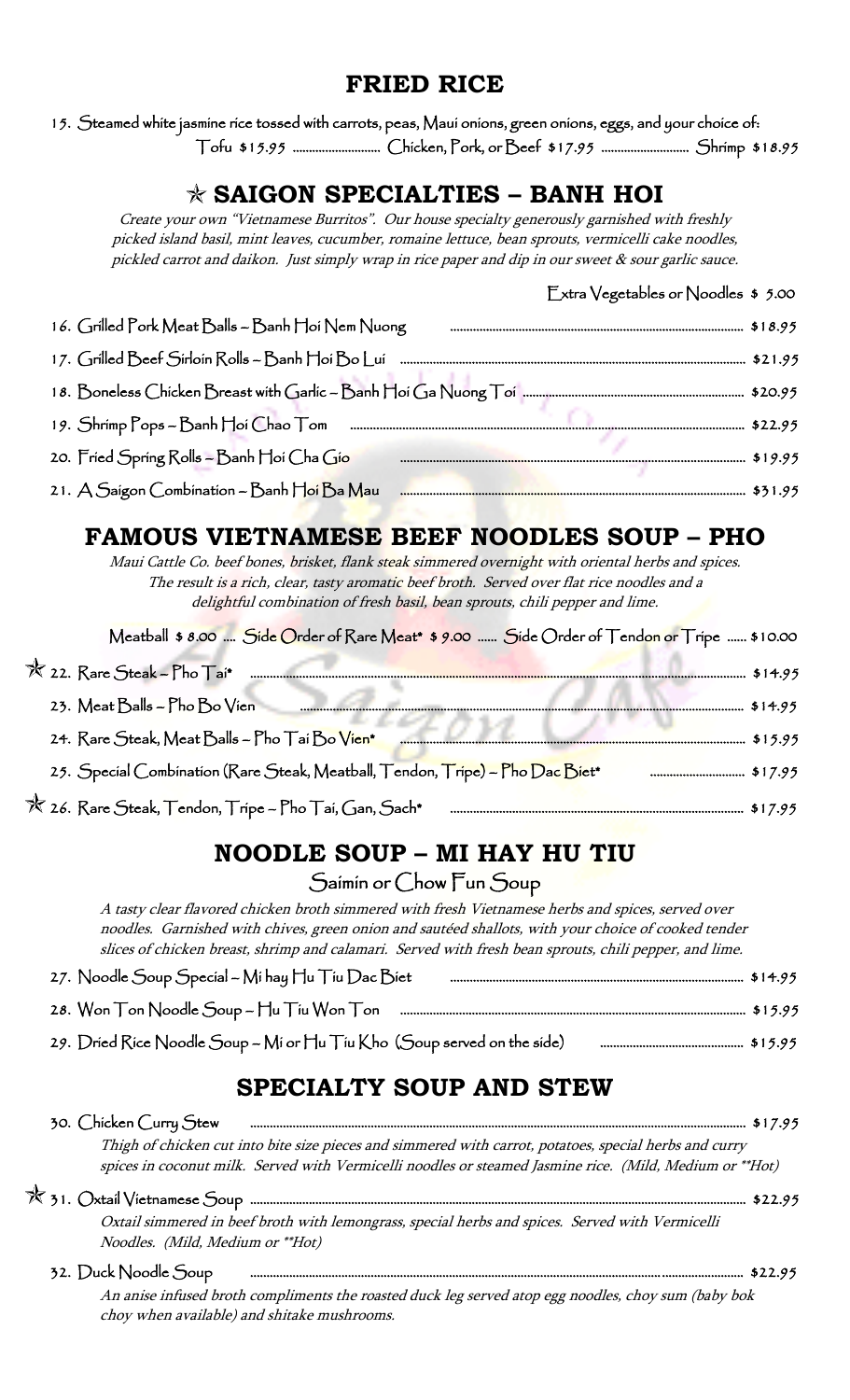### **AUTHENTIC VIETNAMESE SOUP**

Southern Vietnam's most popular soup combined with fresh green vegetables and fresh herbs, served over a flame with your choice of rice or vermicelli noodles.

| 36. Clear Seafood Soup – Canh Lau Do Bien<br>Shrimps, calamari, mahi-mahi, and scallops.                                  |
|---------------------------------------------------------------------------------------------------------------------------|
| A medley of shrimp, fish, scallops, mussels, clams, and calamari in a spicy lemon grass broth. (Mild,<br>Medium or **Hot) |
| <b>VERMICELLI NOODLES - BUN</b>                                                                                           |
| A refreshing and filling Vermicelli Noodle Salad dish served with your choice of topping and sweet and sour sauce.        |
| X 38. Sautéed Lemon Grass & Curry Chicken - Bun Ga Xao<br><b>14.95</b>                                                    |
|                                                                                                                           |
|                                                                                                                           |

|  | X 41. Fried Spring Rolls & Grilled Beef - Bun Cha Gio Thit Nuong |  |
|--|------------------------------------------------------------------|--|
|  |                                                                  |  |

43. Grilled Pork Meat Balls – Bun Nem Nuong …………………….……………….....………........................…………….…..… \$15.95

## **RICE PLATES – COM DIA**

All plates served with jasmine rice, fresh romaine lettuce, cucumber, tomato, pickled carrots and daikon and our sweet & sour garlic sauce.

| 44. Pork Chops – Com Suon Nuong                                                                    |
|----------------------------------------------------------------------------------------------------|
| 45. Shredded Pork, Grilled Beef - Com Bi Thit Nuong                                                |
| 46. Shredded Pork, Grilled Beef & Egg Cake ~ Com Bi Thit Nuong Cha                                 |
| 47. Shredded Pork, Pork Chop & Egg Cake - Com Bi Suon Cha                                          |
| 48. Sautéed Cube Beef with Onion & Garlic - Com Luc Lac Famillanes (Family Style \$18.95)  \$12.95 |
|                                                                                                    |
| 50. Curried Chicken with Lemon Grass ~ Com Ga Xao Sa Ot                                            |
|                                                                                                    |

#### **ENTREES**

All entrees served with jasmine rice. Our main ingredients braised with black pepper sauce and simmered in clay pot. (Mild, Medium or \*\*Hot)

| 53. Shrimp in Clay $Pot$ – $Tom$ Kho $To$                                                |  |
|------------------------------------------------------------------------------------------|--|
| 54. Pork in Clay Pot – Thit Heo Kho To                                                   |  |
| $\stackrel{\bigstar}{\propto}$ 55. Shrimp in Black Bean Sauce-Tom Tau Xi                 |  |
| Lightly battered shrimp served with or without the shell, as requested. Flash-fried then |  |
| combined with our Black Bean Sauce. (Mild, Medium or **Hot)                              |  |

56. Authentic Vietnamese Crepe ………………………………………………………………….............................………………………..… \$18.95

M

 Rice flower, shrimp, ground pork, coconut milk, turmeric, Maui onion and home grown beans sprouts. Served with fresh herbs, romaine lettuce, and sweet and sour dipping sauce.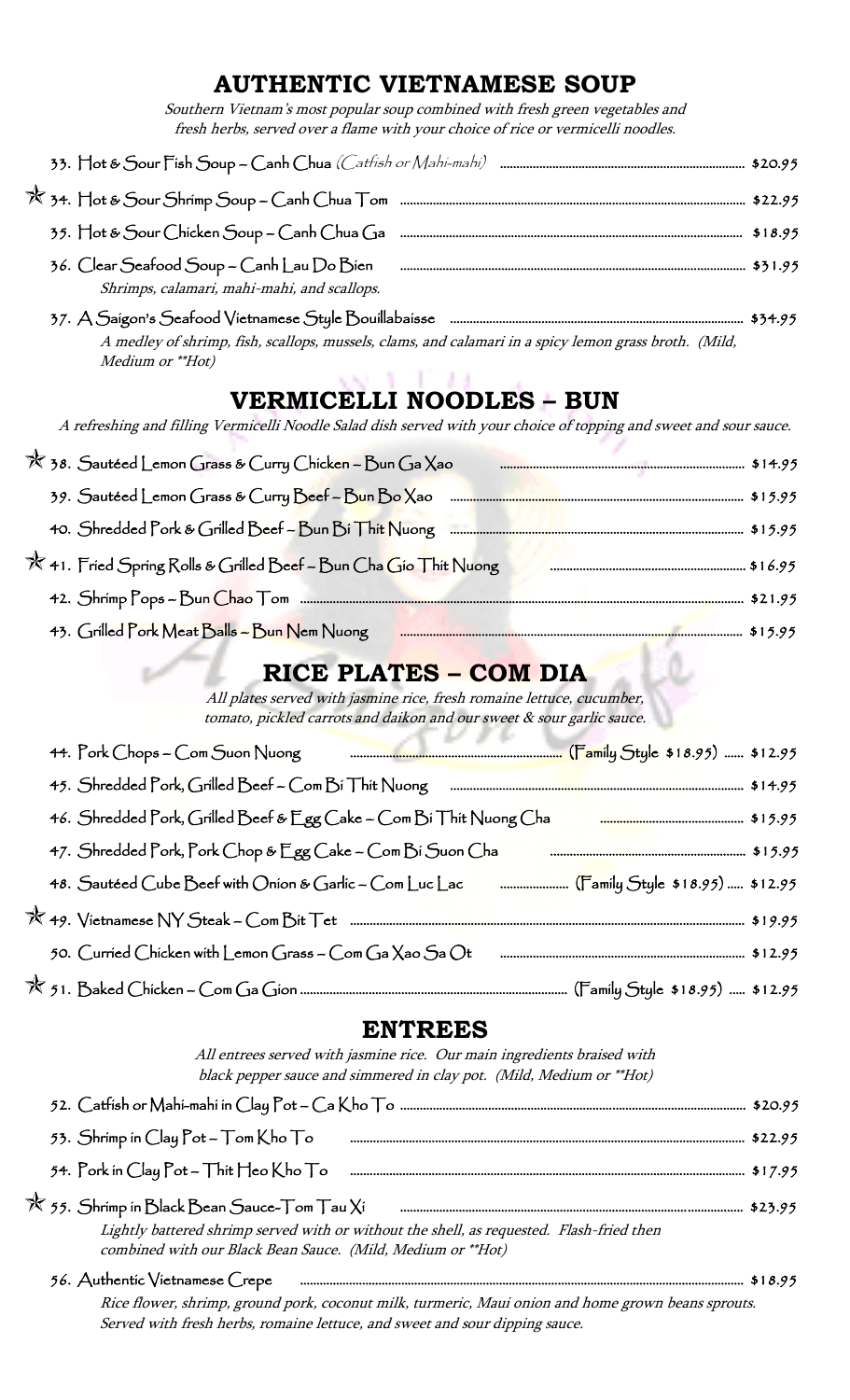## **OUR FAMOUS "GARDEN PARTY" SAUTÉED SHRIMP**

57. Sautéed Shrimp – Tom Ram …………………..……………………………………............................................…..…………………. \$22.95

 Lightly battered shrimp served without the shell, as requested. Served on top of a bed of romaine lettuce. (Mild, Medium or \*\*Hot)

| Wok fried with mixed vegetables in season. All dishes served with Steamed Jasmine Rice.                                                                                                                                                                                                        |  |
|------------------------------------------------------------------------------------------------------------------------------------------------------------------------------------------------------------------------------------------------------------------------------------------------|--|
| 59. Chicken Vegetable - Ga Xao Thap Cam and and an an an announcement and \$15.95<br>60. Shrimp Vegetable – Tom Xao Thap Cam                                                                                                                                                                   |  |
|                                                                                                                                                                                                                                                                                                |  |
| WITH SPICY LEMON GRASS AND YELLOW CURRY<br>Served on a bed of fresh romaine lettuce and bean sprouts (Mild, Medium or **Hot).<br>61. Beef Lemon Grass or Pete's 21 Beef - Bo Xao Sa Ot<br>Pete's 21 Beef is an extremely spicy version of the Beef Lemon Grass and not for the faint of heart. |  |
| 62. Chicken Lemon Grass - Ga Xao Sa Ot<br>\$16.95                                                                                                                                                                                                                                              |  |
| 63. Shrimp Lemon Grass $-$ Tom $\chi$ ao Sa Ot                                                                                                                                                                                                                                                 |  |
| 64. Calamarí Lemon Grass - Muc Xao Sa Ot                                                                                                                                                                                                                                                       |  |
| 65. Mahi-mahi Lemon Grass - Mahi Xao Sa Ot<br><b>SAUTÉED DISHES</b>                                                                                                                                                                                                                            |  |
| X 66. Beef with Garlic & Egg – Bo Xao Sa Lach Trung                                                                                                                                                                                                                                            |  |
| Served on top of fresh romaine lettuce and bean sprouts and surrounded with cucumber,<br>tomato and hardboiled egg.                                                                                                                                                                            |  |
| 67. Chicken with Ginger – Ga Xao Gung                                                                                                                                                                                                                                                          |  |

#### **WITH SWEET & SOUR SAUCE**

Bell pepper, onion and pineapple chunks

| 68. Sweet & Sour Chicken – Ga Chua Ngot    |  |
|--------------------------------------------|--|
| 69. Sweet & Sour Pork – Suon Heo Chua Ngot |  |
| 70. Sweet & Sour Shrimp – Tom Chua Ngot    |  |
| 71. Sweet & Sour Mahí-Mahí                 |  |

#### **WOK FRIED NOODLES – MI HAY HU TIU XAO**

Mixed Vegetables and your choice of chicken, beef or seafood (shrimp and calamari).

| $\overrightarrow{X}$ 72. Crispy Egg Noodles with Chicken or Beef - Mi Xao Gion Ga/Bo |  |
|--------------------------------------------------------------------------------------|--|
|                                                                                      |  |
| 74. Flat Rice Noodles with Chicken or Beef ~ Hu Tiu Xao Ga/Bo                        |  |
| 75. Flat Rice Noodles with Seafood – $\mathbb{H}$ u Tiu Xao Do Bien                  |  |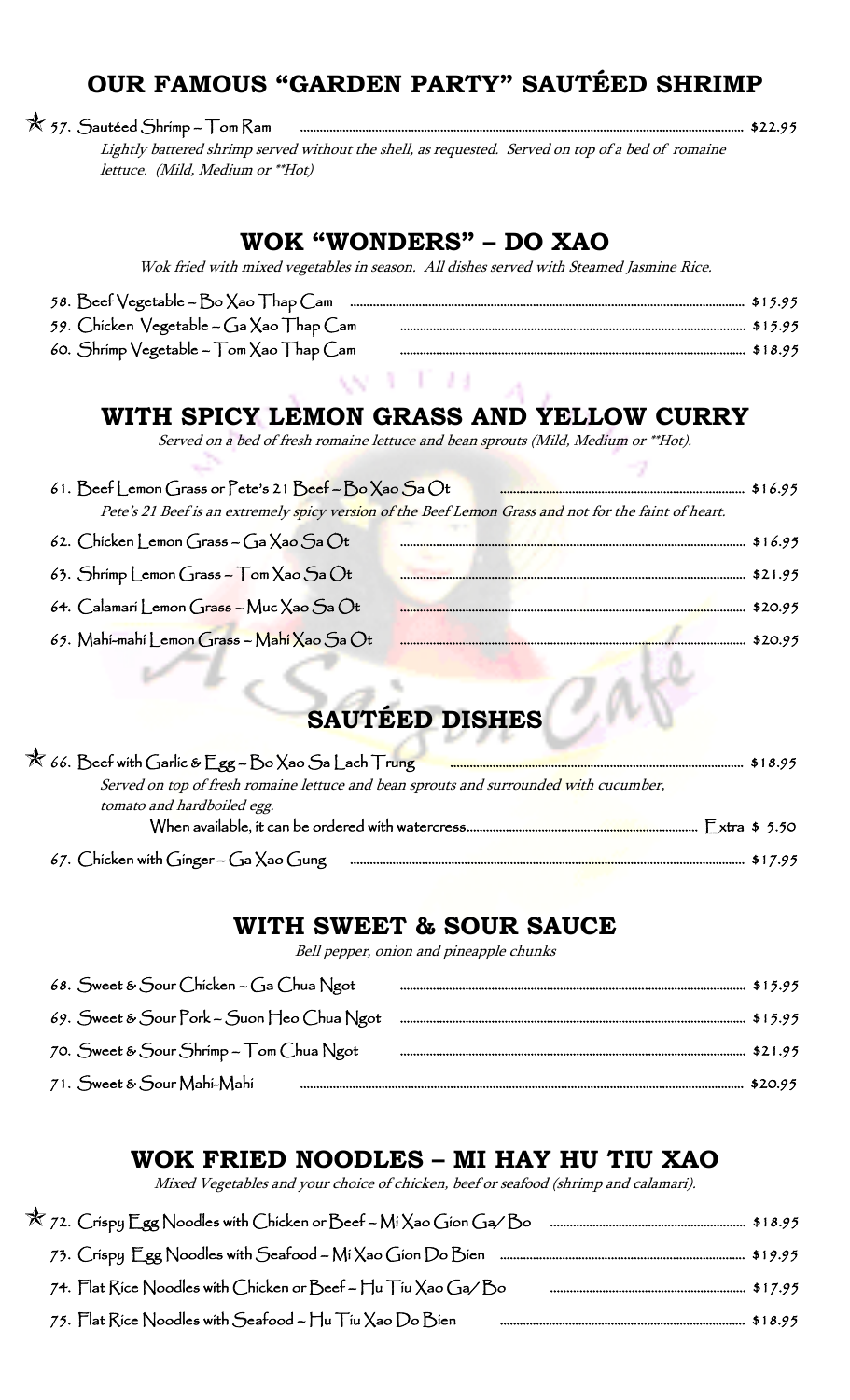## **A SAIGON CLASSIC FONDUE – NHUNG DAM\* – COOK AT THE TABLE**

Cooked on top of a flaming fire with your choice of meat in an "onolicious" savory broth seasoned with lemon grass, tomato, sautéed shallots, and onions. Garnished with freshly picked island basil, mint leaves, cucumber, romaine lettuce, bean sprouts, pickled carrots and daikon, and vermicelli noodles. Simply wrap in rice paper and dipped in sweet & sour garlic sauce.

#### **VEGETARIAN – MON CHAY**

### **APPETIZERS**

| A delicious blend of jicama, tofu, roasted peanuts, basil, Maui onions and carrots wrapped in thin<br>rice paper and served with a peanut dipping sauce. |  |
|----------------------------------------------------------------------------------------------------------------------------------------------------------|--|
| 80. Fresh Summer Rolls with $\Gamma$ ofu – Goi Cuon Chay $\circledcirc$                                                                                  |  |
|                                                                                                                                                          |  |
|                                                                                                                                                          |  |
|                                                                                                                                                          |  |
|                                                                                                                                                          |  |

Freshly shredded cabbage, herbs and crispy bean curd, tossed with our sweet & sour tamarind-garlic sauce.

## **CREATE YOUR OWN "VIETNAMESE BURRITOS"**

Fresh basil, mint leaves, cucumber, romaine lettuce, bean sprouts, pickled carrot and daikon, and vermicelli cake noodles. Just simply wrap in rice paper and dipped in sweet & sour tamarind-garlic sauce.

|  |  |  | $\mathbb{\mathbb{X}}$ 85. Grilled Tofu & Vegetable Platter – Banh Hoi Chay $\mathbb{\mathbb{V}}$ |  |  |  | \$20.95 |
|--|--|--|--------------------------------------------------------------------------------------------------|--|--|--|---------|
|--|--|--|--------------------------------------------------------------------------------------------------|--|--|--|---------|

#### **ENTREES**

All dishes served with steamed jasmine rice

| Served on top of fresh romaine lettuce and bean sprouts. (Mild, Medium, or **Hot) |  |
|-----------------------------------------------------------------------------------|--|
|                                                                                   |  |
|                                                                                   |  |
| Topped with sautéed shallots and fresh tomato sauce.                              |  |

| Bean curd and mushrooms seasoned and simmered in spice and black pepper sauce. (Mild, Medium or **Hot) |  |
|--------------------------------------------------------------------------------------------------------|--|

## **NOODLES – MI HAY HU TIU XAO**

Top with tofu and mixed vegetables in season.

| 90. Crispy Egg Noodles with Tofu - Mi Xao Gion Chay manufacture manufacture was \$17.95 |  |
|-----------------------------------------------------------------------------------------|--|
| 91. Flat Rice Noodles with $\top$ ofu – Hu $\top$ iu Xao Chay                           |  |

#### **SOUP**

Served with steamed jasmine rice or vermicelli noodles.

92. Hot & Sour Soup with Tofu – Canh Chua Chay …………………………....……………………................…………….... \$17.95